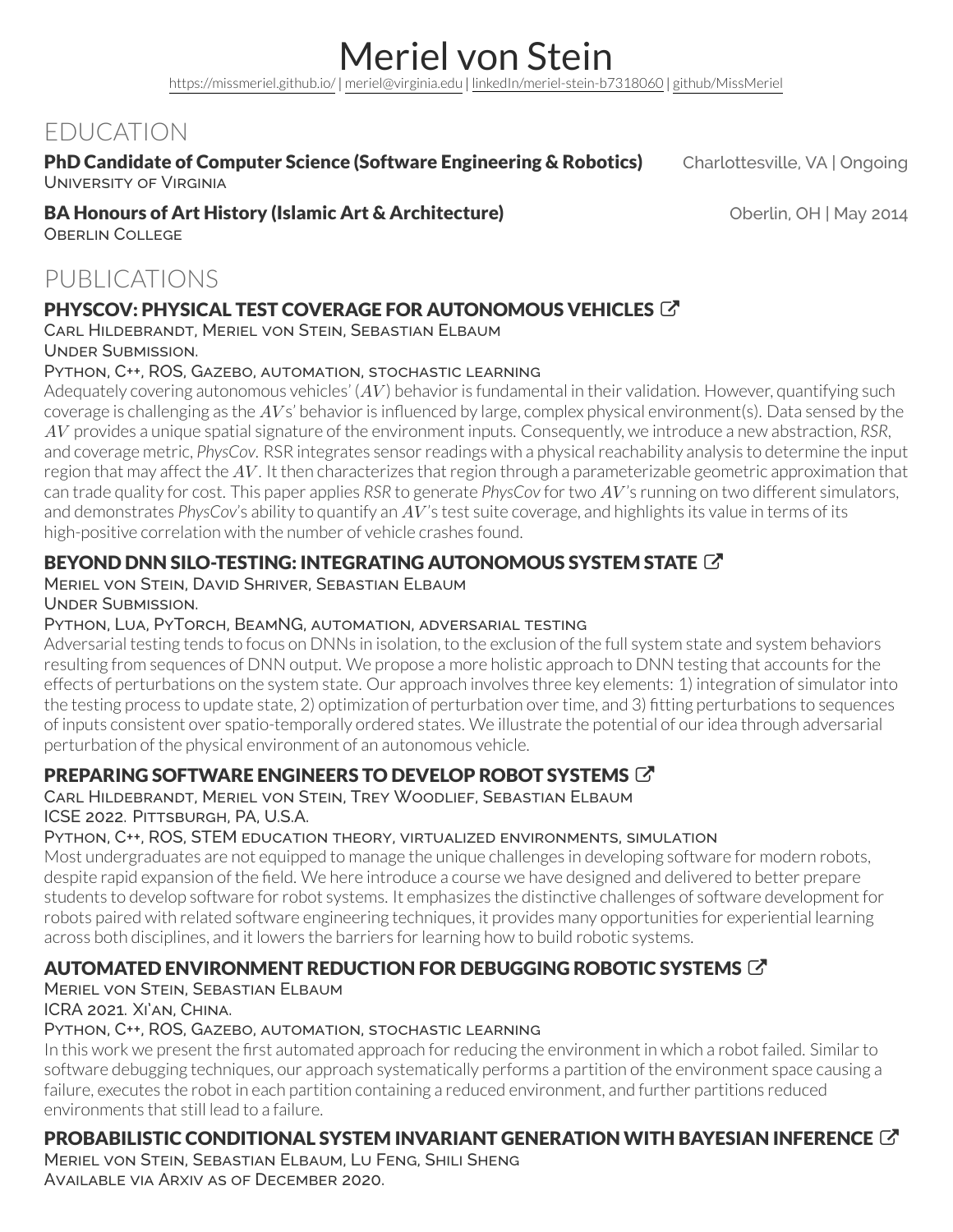#### Python, Java, ROS, motion capture, automation, probabilistic analysis

Probabilistic invariants can encode a family of conditional patterns, are generated using Bayesian inference to leverage observed trace data against priors gleaned from previous experience and expert knowledge, and are ranked based on their surprise value and information content. Our studies on two semi-autonomous mobile robotic systems show how the proposed approach is able to generate valuable and previously hidden stateful invariants.

# WORK EXPERIENCE

### UNIVERSITY OF VIRGINIA | PHD CANDIDATE Charlottesville, VA | ongoing

- Research assistant
	- Joined program August 2018, qualified in March 2020.
	- Project leader; State-aware adversarial testing of system-embedded DNNs. Adversarial DNN testing does not take into account the spatiotemporal relationships between the system containing the DNN and the environment containing the input space. State can be incorporated into the perturbation process and constrain the direction and magnitude of perturbation according to system state.
	- Project leader; spatial partitioning and prioritization for debugging robotic systems. Environment configurations can expose faults in robotic systems, but can also complicate the output complexity. Test environments can be programatically reduced to produce the same failure and cut down on efforts to debug.
	- Project leader; Bayesian invariants generation for robotics systems. Robotic systems have many conditional invariants that become live only under certain states. Conditional invariants generated through statistical inference capture these substates for single and swarm robot systems.
- Teaching assistant:
	- Introduced project concepts forrobotics-oriented software analysis.
	- Developed course materials: designed, coded, and taught 2 labs and final project, and supported co-TAs' work in Robotics for Software [Engineers](https://less-lab-uva.github.io/education/##Robotics4SE); ICSE education paper forthcoming.
	- Led office hours, graded, discussed syllabus adjustments, and came up with project suggestions for Software Analysis and [Introduction](https://collab.its.virginia.edu/syllabi/public/1c09699c-ecb3-49ff-82bb-14f8653cfc3f) to Embedded Computer Systems.

### NASA GODDARD SPACE FLIGHT CENTER | PATHWAYS PROGRAM Greenbelt, MD | Aug 2017 - Aug 2018

- Develop, update & maintain GMSEC satellite ground system API and component code.
- Reconcile federal infosec requirements with implementation from a top-down/bottom-up approach.
- Support code reviews & evaluate software systems from a security assurance perspective.
- Interview stakeholders on current & projected implementation of NIST and internal security standards.

### NASA KENNEDY SPACE CENTER | SOFTWARE ENGINEER INTERN Cape Canaveral, FL | Dec 2016 - Aug 2017

- Build & test proof-of-concept Beowulf cluster for granular mechanics and robotics simulations.
- Provide in-house software support for SwampWorks robotics & UAV projects.
- Design & implement in-house lab network and secure teleconferencing platform.
- Develop and debug testing suites for various prototypes.
- Design, develop and debug automated testing software for a future launch control system.
- Write, fix and execute unit tests; participating in and facilitating code inspections.
- Maintain technical points of contact and report project progress from a matrix management environment.

#### UNIVERSITY OF NEBRASKA - LINCOLN | CYBERSECURITY SUMMER RESEARCH FELLOW Lincoln, NE | June 2016 – August 2016

- Ran static analysis on malicious Android apps using bash scripting, isolating data flows.
- Wrote C++ module for static analysis tool to handle Java 8 Reflection calls and represent them in Graphviz.
- Wrote colluding Android apps in Eclipse and Android Studio for sample runs of static analysis tool.
- Wrote scripts to analyze tool output via MySQL database & text parsing of application dexcode.
- Presented progress reports to supervising faculty & suggested follow-up courses of action.

# PROJECTS

## [SUPERDEEPBILLBOARD](https://github.com/MissMeriel/superdeepbillboard)  $\mathbb{Z}$